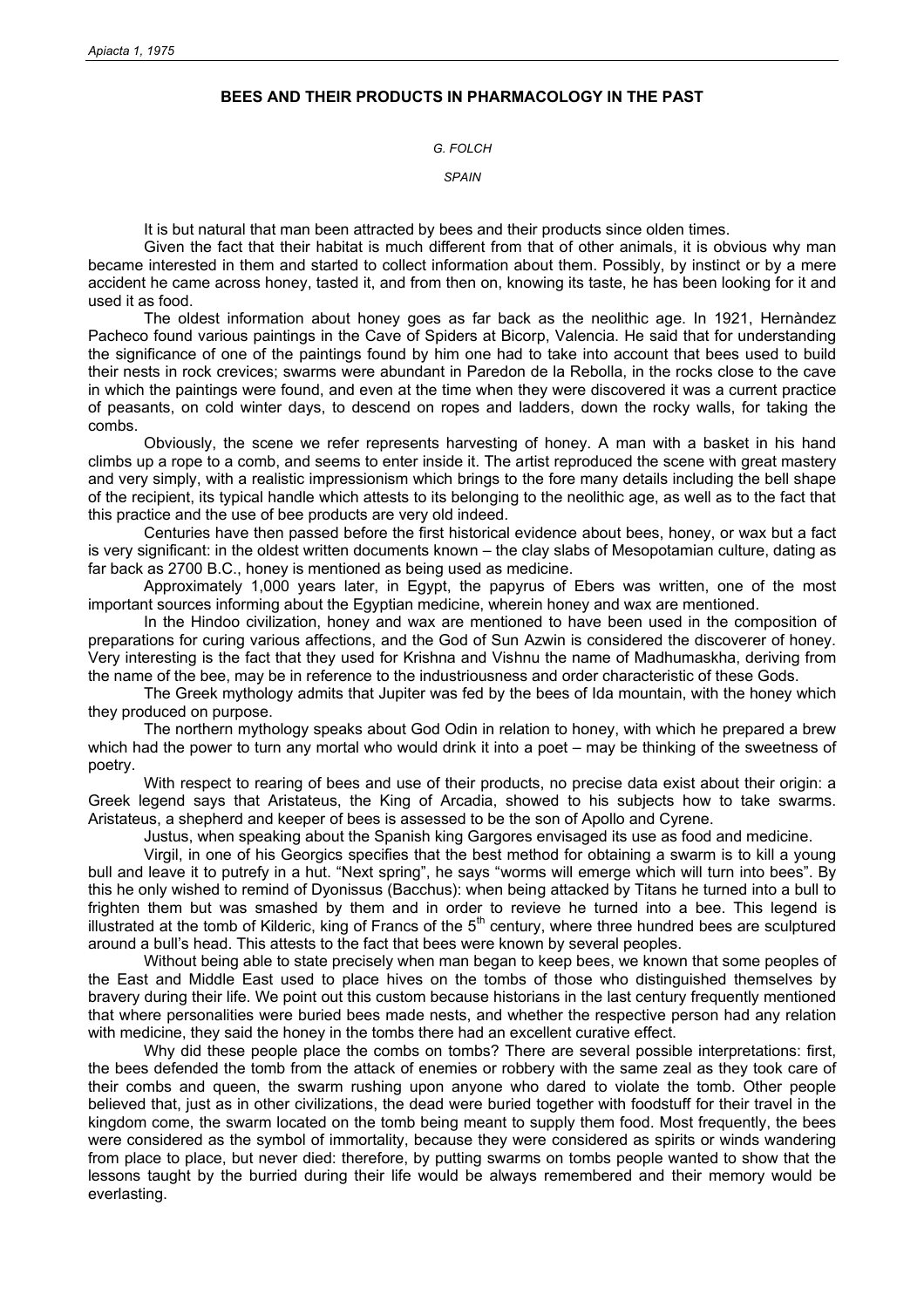

*The famous painting in the Cave of Spiders* 

According to Swiss folk beliefs bees are the souls of the dead people.

The bee was chosen by noblemen for their coat of arms, as a symbol of industriousness and order, - as with Urbano IV.

After this brief introduction describing prehistoric data and mythological legends, we shall approach the problem scientifically.

The oldest scientific data about bees and their products were supplied by the founder of zoology Aristotle who describes them amply in his "History of Animals".

He deals, with bees in six books, speaks about their species, their life, how they reproduce themselves, assesses that there existed a king – not a queen, and speaks of wax, honey, propolis and sandarac.

About honey he says that bees collect it from the air especially when the constellations appear in the sky and when the rainbow wraps the earth. He assesses that usually honey is not produced before the Pleiads are high in the sky.

We think Aristotle was the echo of a popular belief which kept existing for a long time after his death, and obviously existed already long before him.

The honey taste was due, according to him, to the fact that it was either the tears or perspiration of heavenly bodies, which fell on the earth like rain for making the life of people less bitter or for sweetening it.

In order to prove that honey does not originate in flowers, Aristotle says that the combs were filled in one or two days as the people say, and in autumn – although flowers exist – bees do not collect honey which they would have done not to starve if honey had been obtained from flowers.

Nevertheless, in another paragraph he contradicts himself: "The bee collects honey from all flowers with calix, and from all flowers whose sap is sweet". Although we should think that the Stagirite might have admitted that the sweetness would be due to the aroma fallen from the sky and concentrated in saps or accumulated in corolas.

On the contrary, he considers wax as being collected from flowers and from the tears of trees, just as propolis – as a variety of wax  $-$  a purified wax  $-$ , and sandarac  $-$  "a kind of food which is much similar to wax by its hardness".

Aristotle assesses these products as having curing properties, and recommends propolis for contusions and suppurating wounds, and when mentioning the two kinds of honey he admits to exists – the white and reddish one – he says that the first is the best and very efficient in eye affections and in curing wounds.

Hippocrates, the most famous Greek physician, the quintessence of the Hellenic medicine, was of the opinion that nature must be supported in its curing properties: for this, nothing is more adequate than to use the natural, simple products, honey included, which he recommended to sick people either eaten as such or diluted with water or wine from which melicraton and oenomel respectively were obtained.

While Aristotle was the most noted naturalist of the Greek people, Pliny was of the Romans; in his "Natural History" he extensively describes the bees and their products.

About propolis he says that "it is very efficient as a medicine", "has a pleasant odour and many people use it just as they use galbanum".

In capther XII of book V he dwells on the origin of honey, stating inter alia: "Honey comes from the air and in most cases at the same time with the apparition of stars, especially at the height of Canicula and not too long before. Vergilia stars appear in the morning; so that at dawn, the leaves of trees have drops of honey on them". He insists on this, saying that when somebody has a walk at dawn "his clothes will be smeared and his hair sticky", and that honey "is either the exudation of the sky or a sort of sap of stars, or a juice released by the air".

And just like Aristotle, who said that bees have only a collecting role, Pliny says that this sap is sipped by bees which fly in search for it in the grass and trees, introduce it into their stomach, and regurgitate it subsequently, thus being mixed also with the juice of flowers and moved so many a time… that it contains "a suaveness of celestial nature".

In chapter XIV, in describing the kinds of honey, he assesses that the one produced in a certain period of time is mostly a medicine. "After the appearance of any star, especially of the noblest ones and of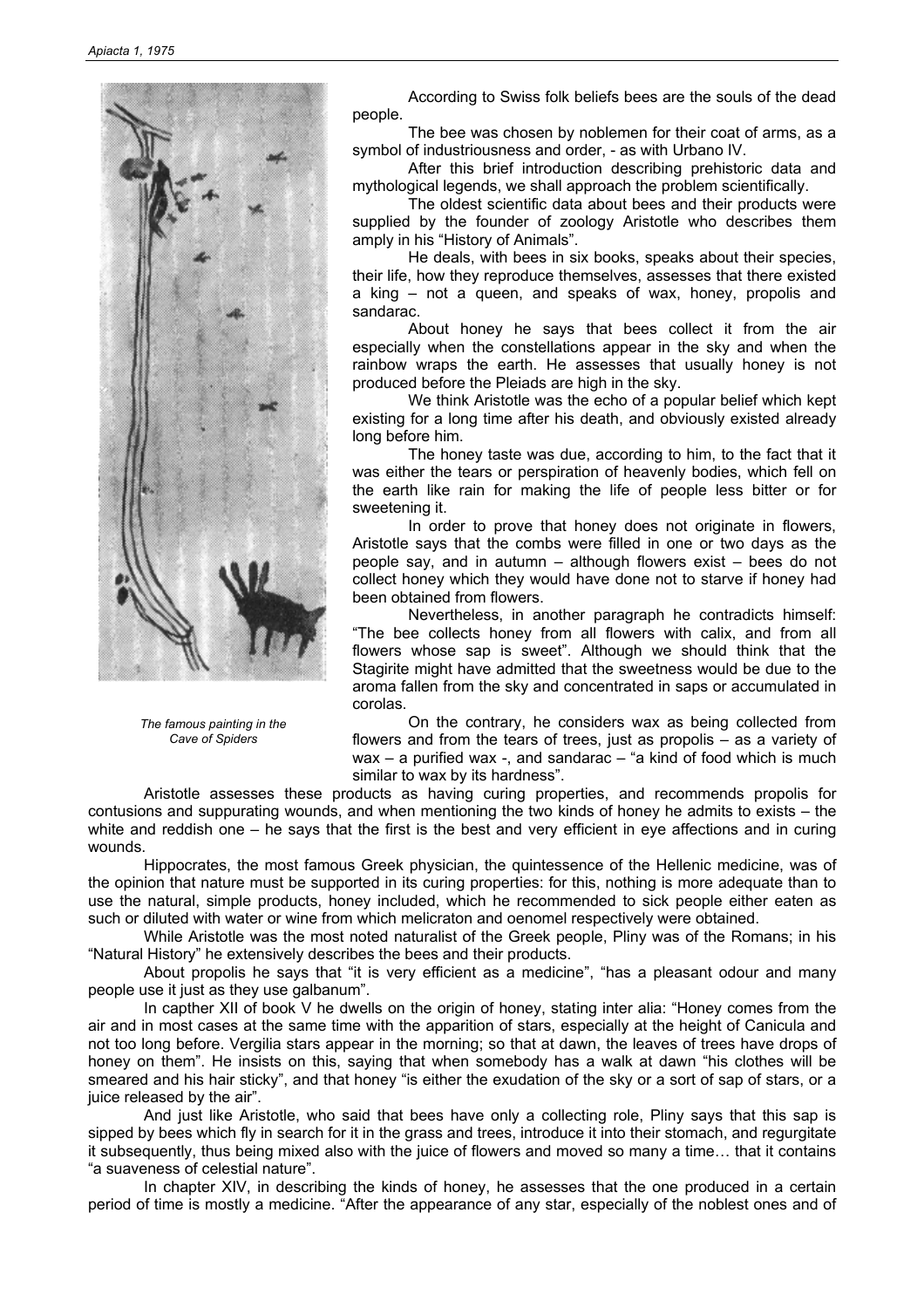the rainbow, whether storms do not follow but the dew is moderately heated by sun rays, what is produced is not honey but medicines with blessed properties for eyes, wounds and other internal organs". This is a proof that Aristotle's thinking was not only preserved but also amplified. Admitting that it was good for internal affections, he points out: "And if it is preserved until Canicula appears and if fortunately on the very same day also Venus, Jupiter or Mercury stars appear, as it happens often, there is nothing lighter and better for delivering people from diseases and preventing death than this divine nectar".

The influence of astrological concept concerning medicine and medicines is obvious, according to which curing properties were due to certain stars, the astral influx being assumed to have such a great power as to prevent death.

The edition I consulted for this paper was that completed in the XVIIth century by Geronimo de la Huerta, according to whom honey is very efficient for removing the dim from eyes, for curing wounds, for easing chest pains, for removing spots from the face skin, and for maintaining good health in old age.

It is interesting to mention that in Book XXI, Chapter XIII of his work he dwells on the poisonous honeys including also that of Heracleia of Pontus which was used for killing three companies of soldiers of Pompey, and he assumes this quality was due to plants mentioning rhododendron.

He says that at Caudi, in Monte Carma, there were no flies, the honey produced there being never touched and therefore it was used as medicine. About the wax of Corsica and the Punic one he says that they were very efficient as medicine.

While Pliny dealt with bees and their products as a naturalist, his contemporary Dioscorides did it as a physician. According to him, it has the property to clean, to open the pores, and induce humorous, reasons for which he recommended it for curing wounds even when serious, for curing herpeses, delusions and ear sores, for re-making the prepuce of the circumscribed men, for making sight clear, for curing throat sores, and for easing discharge of urine and cough. He assesses honey as being an antidote against snake and rabid dog bites and champignon poisoning. Also, he points out the efficiency of honey in killing fleas and nits. (We must take into account the fact that the comment we used is of the VXIth century, and some ideas might not have been advanced by Dioscorides.

In conclusion, honey is considered as a panacea.

It is a known fact that Dioscorides's work was a gospel for the physicians and pharmaceutists of the Middle Age and Renaissance periods. It it on it that they relied on in their formulae. Therefore, one should not be surprised that honey was frequently used as a medicine, due to his intrinsic properties; but the physician and pharmaceutist have soon discovered other ones, which made it be used together with numerous medicines. One of them is its properties of sweetener and of agglutination.

One has always tried to avoid the not too pleasant taste of medicines, the sweet taste being preferred. And, although the authors quoted above knew what sugar was and that it was obtained from sugar cane they considered is as a rare product, and did not yet know to crystallise sucrose.

Dioscorides had an influence with respect to the materials used. The great Galen was remarkable in preparation of complex medicines – in his two widely spread works "De Compositione Medicamentorum".

Although also other authors existed in that period, as for example Scriborius Largus who made the first list of recipes, the Middle Age pharmacy was based on Disocorides and Galen, their works were copied many a time, and the science of medicines included the comments on their knowledge. Both admitted honey as a medicine, not as a simple one but as an essential component of complex medicines, a group of medicines which were used very often, electuaries and other preparations, formulae which we could consider as the quintessence of the mediaeval pharmacopoeia.

Honey was so reliable that the two most renowned medicines Triarca or lectuarium teriacal magno and Mitridate were prepared mainly from honey to which other simple substances were added, which varied according to authors, but honey was the basic component.

Worth mentioning are the hydromel or melicraton on which Hippocrates, Galen, Disocorides, Paul of Aegina, Nicolas Mesue and many others dwelt so often – medicines full of what we could call a harmonious medico-pharmaceutical poetry.

As for wax, it was Galen who created the cooling ointment which in our times is called cold cream, whose basic component is this product of bees. Moreover, honey was used in two pharmaceutical preparations – melites and oxymelites which existed in pharmacopoeia till the first three decades of this century.

We can ascertain that up to the XIXth century every pharmaceutist in the world had to prepare, and always with pleasure, the rose melite or rose honey, a preparation which had, we could say, a romantic taste, as the sweetness of honey blended with the pleasant scent of roses of Alexandria.

Honey was highly appreciated by the Arab people; an evidence in this respect are the texts which circulated in the XIVth century under the title "The medicine of the Prophet" – including general precepts of life – one of which runs: there are four things which work miracles: to drink honey, to behold the water, to behold the green colour, and to behold a beautiful appearance.

We suppose that the miracle done by honey reffered to its curing properties, because whatever pleasant its taste, it could by no means be compared with the sensations produced by the other three.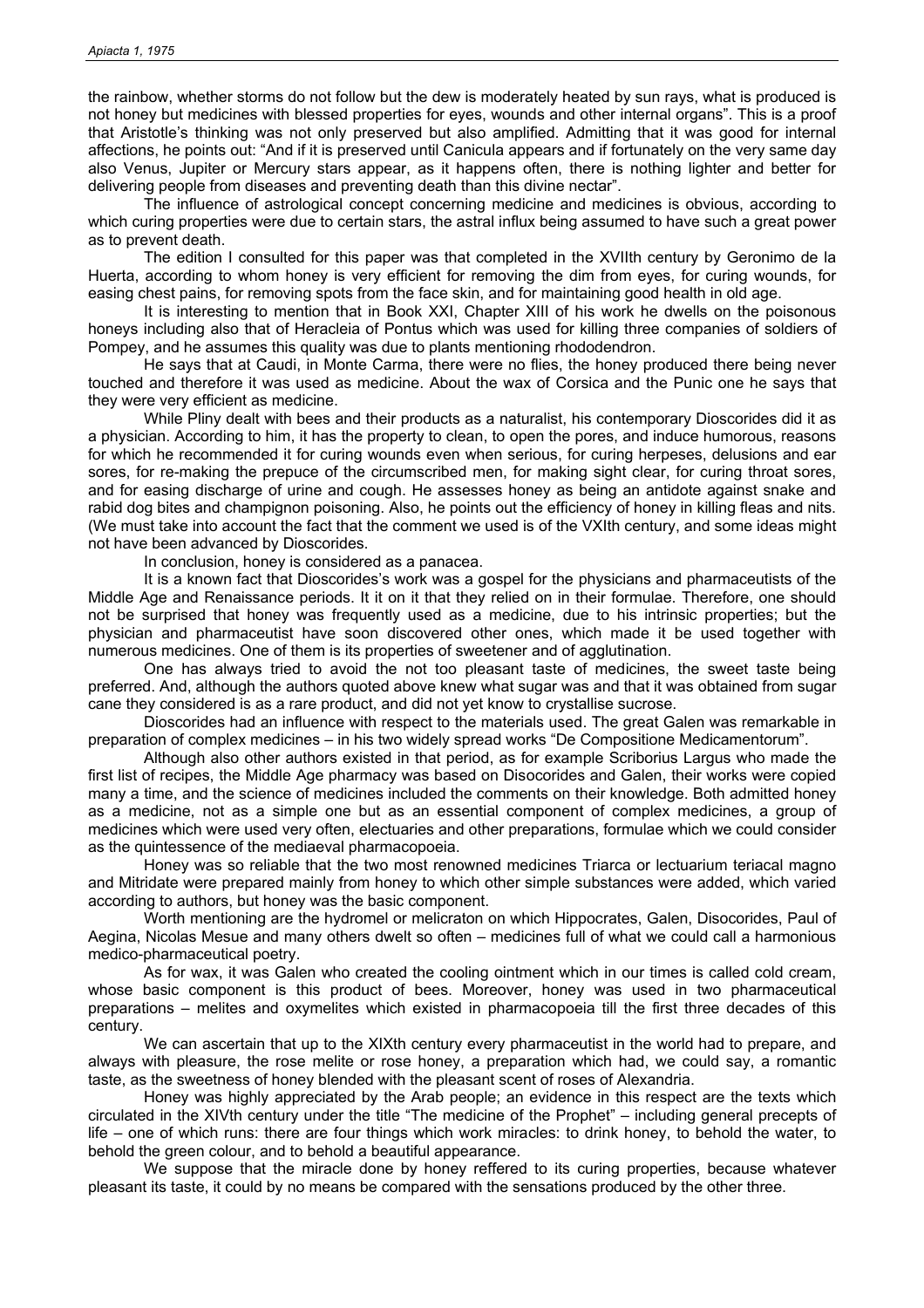It is known that the Arabs spread the sugar cane in western Europe, as well as the methods of obtaining sucrose and its use in pharmacy, new pharmaceutical preparations being created – syrups and "robs". So, honey was no more the only sweetener for medicines, but it was further used: some pharmaceutists prepared syrups and "robs" with honey, not only for its sweetening capacity but also for its intrinsic properties.

An example in this respect is Mesue, the Arab called "the holy teacher of pharmaceutists" because his teaching was considered to be holy by all who learnt to prepare medicines from him, who not only described honey but also used it very much.

Thanks to him, the first pharmaceutical books of the School of Salerno – the books on antidotes of Nicolàs, of the Renaissance period, and the writings of Manlius of Bosco, of Pedro Benedicto Mateo from this country, the first pharmacopoeia in the world, the list of recipes of Florence, the Catalan and Aragon pharmacopoeia of the XVIth century – mention honey and wax.

Honey was such an important product that in Concordia Aromarotium Civitatis Cesar Auguste of 1546, the first composition described in Mesue's account on gems and honey.

Speaking about the school of Salerno, we do wish to mention Trotula de Rugero, representative of woman intelligence in the Middle Ages. She also used bees and honey in her beauty preparations.

For assuring the stability of lip-sticks she prepared them with beet and pumpkin juice, rose water, and honey.

For dying hairs, she recommended to heat bees in a metal recipient, to triturate them with oil until they turned into a glossy pomatum and to apply it on hair.

In the same period, the work "Tacuinum Sanitatis" was written, which also dwelt on honey; a very fine engraving illustrates how were bees reared in the Middle Ages.

The first pharmacy work written in Castilian language was "Modus Faciendi" of friar Bernardo de Laredo, in the XVIth century.

One can see in it how much attention and care was required for honey when used in pharmacy: besides the indication to be the best and lightest in colour, he also tried to settle it, with much care during the operation both as concerns the quantity of water and honey – not to boil it too much, because coction for a long time makes honey to be less laxative -, and as concerns the fire, so that honey "boils in small bubbles, and without smoke", and "an egg white must be added to it" to clarify it.

From this work, one concludes that honey was the major component in many medicines, and that the pharmaceutist had to have great quantities in store.

In the 1513 edition of this book, an extra text was added – curative secrets – including various recipes for treatment of a number of affections. Many of them contain honey. We shall only cite the "Unique secret for healing ulcerated cancer, even when in most delicate parts", because the honey recommended to be used had to be extracted from white combs and without violence, "or, more precisely, to be the cleanest of the existing ones; honey must be mixed with a great frog – after being left to dry and turned into thino powder, with alum stone added, after which the mixture is left to ferment and dry until it has the consistency of an ointment".

The precautions in choosing the honey and the care with which it was handled are evidences of the great value they were granting to this product and of the attention paid to possible alteration which could cause degradation of its curative properties.

Time was going on and in spite of the fact that sugar was more and more widely spread, honey did not lose its importance, on the contrary syrups were prepared either with sugar or honey – with no difference, honey being sometimes considered even better in this respect, as shown in the Pharmacopoeia of Valencia of 1601, entitled "Oficina Medicamentorum". With respect to syrups it points out that the preparations with honey must be boiled not too long, which helps them adulterate less and prevents them from putrefaction. Preserves, loochs, syrups, preparations, troches are pharmaceutical forms recalling the recipes of times past, in which the physician used all his knowledge, which the pharmaceutist prepared with love and care, and which the patients used with confidence in their components and in the mystery of their Latin names, of wise people devoted to the art of curing – all contained honey.

As for wax, it was the essential component of cerates, and it was also indispensable in preparation of ointments and cataplasms.

We do not believe that in the XVIIth century honey was used without knowing its properties. Thus, a scientist of that time says: "you add honey in medicines and think that it is for sweetening, but you are wrong as things are more complex. It is added, possibly for preventing putrefaction, or for making the medicine more tasty. But, could we not assume that, given its properties, honey eliminates the extra moisture of medicines or acts as a viscous substance making medicines thicker, in order to make their passing to the outside more difficult?" In comparing the properties of honey with those of sugar he asks himself: "which of them is colder? Which one has more regenerative properties?" It is obvious that honey was used as any other simple product, so that those concerned with medicine and preparation of medicines could make use of all the possibilities of action of a pharmaceutical preparation.

But honey was not accepted only by scientists. The people had always considered it as an excellent medicine which they used for various affections.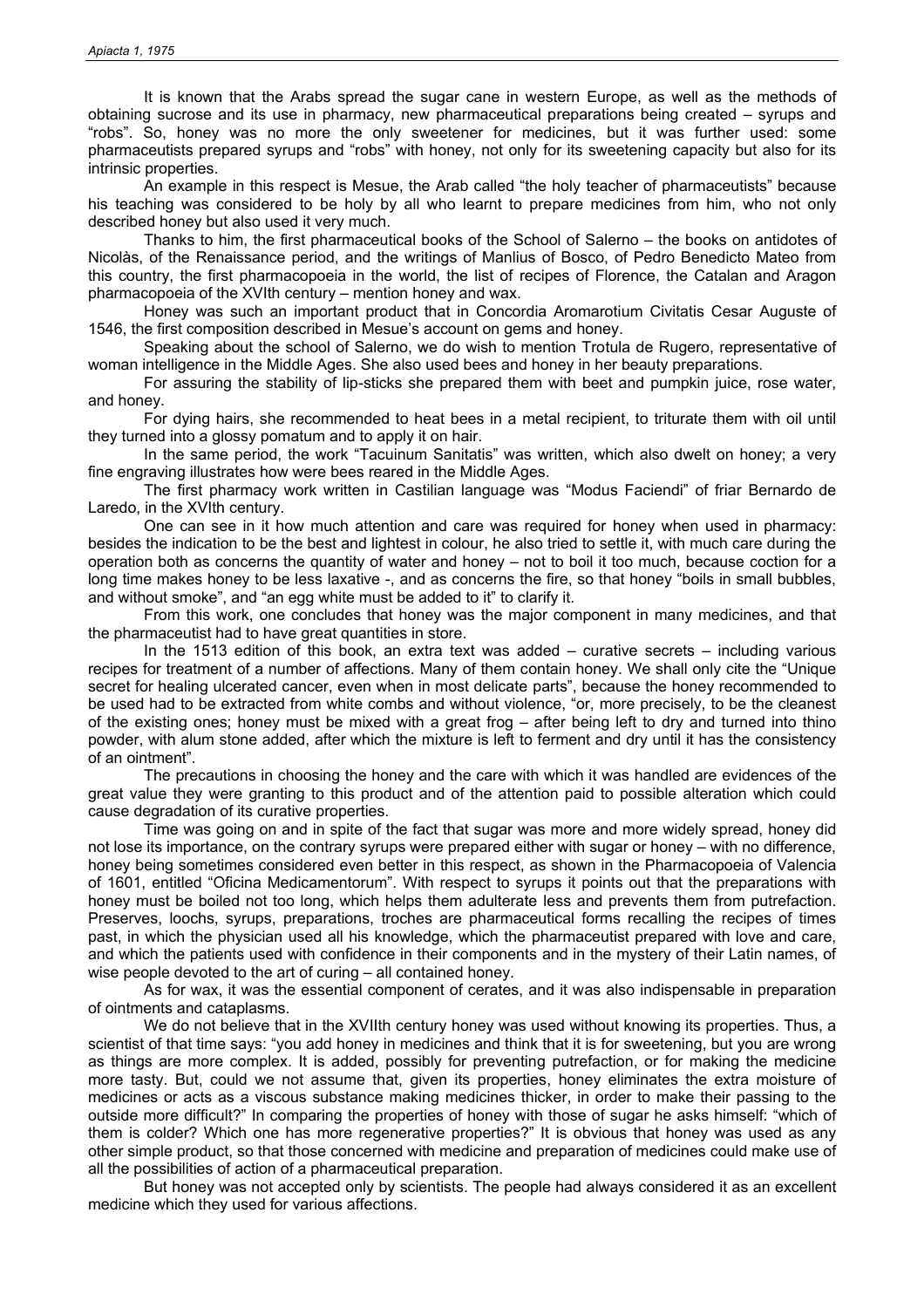One of the most widely spread books of popular medicine was the "Treasurestore of the Poor" attributed to Pope John XXI or to his physician, written in the XIIIth century, book which was still published in the XVIIIth century. The book was used where no physician existed, in far away places, and – as its title indicates – by poor people who could not afford paying a physician.

This book recommends honey in its remedies, and considers that it has almost miraculous properties: healing of bites, fistulas, hydropsy, ear and throat sores, diseases of women and men, headaches, eliminates intestinal parasites, heals the genital organs with diaper rash, of men after lying with women, etc., even leprosy, arthritism, and other numerous infectious diseases.

In conclusion, for the people, honey has been a nostrum for centuries; they put all their hopes in it, and if they could not cure all the affections, at least they managed to prevent them getting worse because of the secondary effect caused by other pharmaceutical preparations. Together with providing a sweet substance to their body, they were toned up, thinking that they used the nectar of the sky collected by bees.

In the XVIIth century, two Frenchmen, Lemery and Pierre Pomet, wrote the best books of medicine.

Lemery, a pharmaceutist and remarkable teacher of chemistry, says in his Dictionary of Drugs that honey was made up of various substances collected by bees from flowers and carried in their stomach to the hive where they regurgitate it. He points out that the bees changed the substances collected, lending them a pleasant aspect and quality.

In other work of his, Course of Chemistry, on which we shall dwell more extensively, he assesses that honey contained the most balsamic substance of various flowers, collected by insects. Reminding of old concepts he says that it was called manna. He points out that it was widely used in previous times both as food and medicine, and cites mulsa water, melicraton, apomel, and oenomel.

Pomet, in his "Treatise of Drugs", calls the bees honey flies; recalling the old belief according to which combs can be produced by burying a dead animal, he dwells on the work of a countryside minister "Treatise on Honey Flies", published in Paris, in which the author tells a strange story:

"Master Virgil seemed to me reliable enough for asserting a valid belief, and therefore his word was sufficient for me to make an experiment, an unhappy one as I almost poisoned the whole village!"

According to what Virgil said, the author killed an ox, took its skin off, and as tomb, he put it into a great wood barrel with four windows facing the four cardinal points, with the aim – as Virgil asserted – "of providing for thousands flies to emerge "………." The King emerges from the brain, the workers from the stomach, the drones from the belly, the kings wage battles with their neighbours on the sea and land, lead the armies in the battles, reward their captains and generals, punish the cowards, and track the deserters and shoot them "……. and added thousand other absurdities which many people believed and still believe now. Instead of thousands of swarms of honey flies, thousands of worms emerged, which stank so unbearably that they seemed to infect the entire village; the village seemed to be threatened by pest".

We must take account that it was the XVIIth century, the century of Galileo, Newton, Descartes, and Boyle, when experiments were usual and hypotheses were confronted with evidences, and a countryside minister, hampered neither by his surplice nor his function, tried to find out the truth. In repenting himself, he attacks Virgil, but in his place we would surely have blamed the Latin poet more sharply.

The name of the minister is not known but he reminds us of another minister Spallanzani, who, one century later, was in search or truth without fear of consequences and of the theory of spontaneous generation, which was considered unimpugnable because Aristotle had accepted it, and Nedam and Buffon supported it, which brought him many troubles.

We said that already Lemery did no more believe that honey was the dew collected by bees from plants, as he was a learned men, a scientist, a pharmaceutist.

Pomet, although an expert in drugs, was not a critical mind and therefore he admitted honey as being the dew collected from plants – although he lived in the same period -; he mentions three kinds of honey: the virgin or white honey obtained by leaving it to freely dip from combs, the honey extracted from combs by pressing them, and the yellow honey, obtained by heating the combs.

It is the period when medicine was applying to chemistry for help. Therefore, it is not surprising that in his "Course of Chemistry" Lemery refers to it as an imperfect process, which he tries to perfect by chemical processes. He describes the distillation of honey for separating the water, spirit, and oil in honey from its terrestrial components. Vials, retorts, funnels, sand fire, moderate fire for several hours, served for separating water from honey, which was efficient in making the hair grow by dipping the comb into it and by tapping the hair root with an imbued sponge, everyday. By introducing the rest in an alembic, oil was separated, and a good appetizer was obtained which was used in saleps lending them a pleasant sourish taste. By rectifying the spirit, an oil was obtained, which was used for clearing older ulcers, for removing superfluos flesh, for bone caries.

In the retort, he said, a black, very spongious, readily inflammable substance remained, of which nothing more could be extracted.

Lemery does not only recommended how to extract what was most useful in honey, but stirs those with inclination towards alchemy, holding that the supporters of the mastery of Hermes were searching into honey for gold, because of its yellow colour and the universal spirit they considered it to be imbued with – as it was extracted from the substances of flowers in which they assumed that the spirit was concentrated.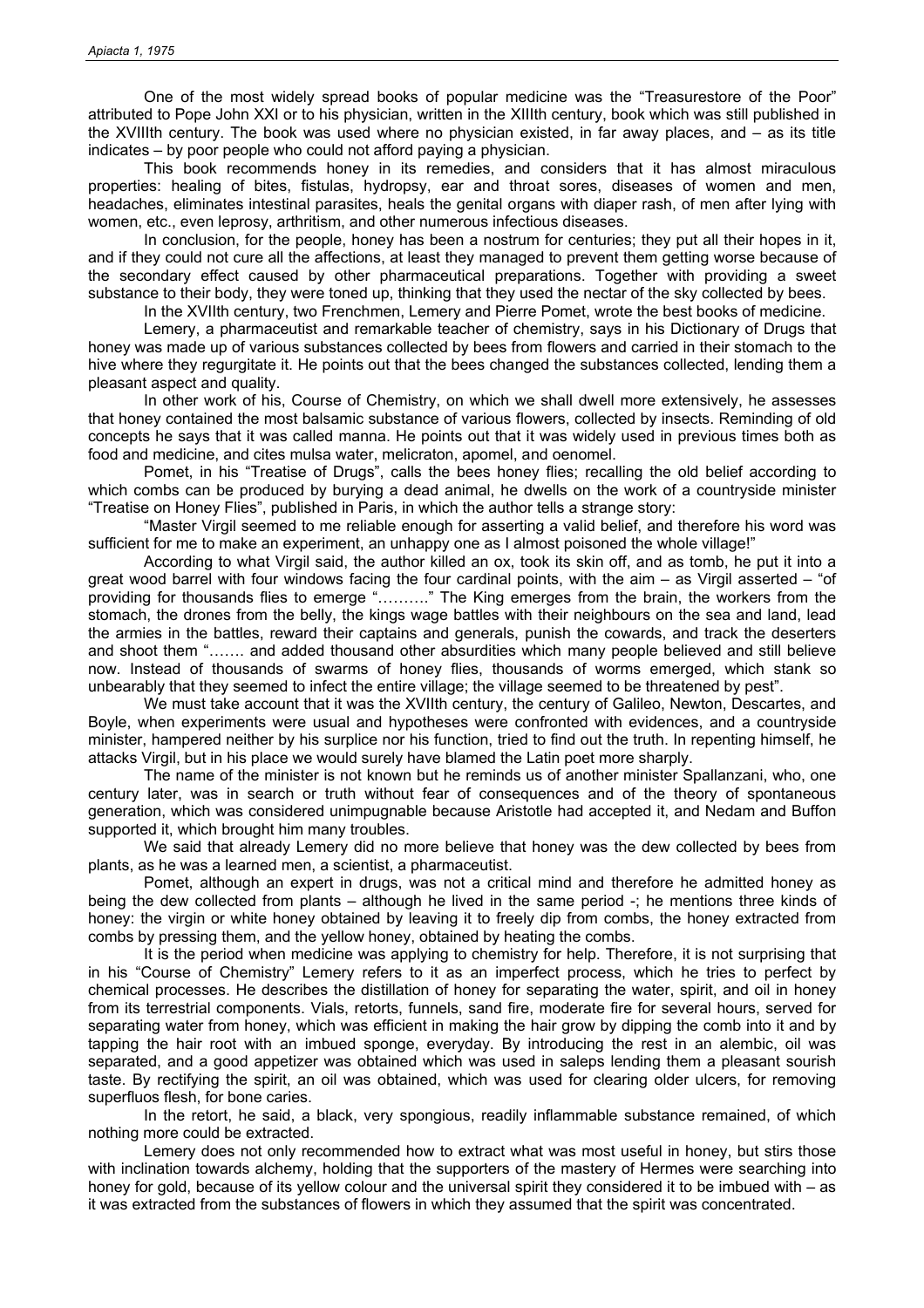Pomet agreed that, when well rectified, the spirit of honey decomposed the gold and lead. He did not only distil honey, but also wax in order to separate the oil, fluids, and salt, recommended the oil for tumors, dry pains, and chest chaps.

It was the Madrilenian pharmaceutist Felix Palacios who, in the XVIIIth century, introduced the chemical medicines in Spain and made their use regular; first, he translated Lemery's books, and then published the "Chemico-Galenic Pharmaceutical Palestra". In connexion with honey he says that it was preferred to sugar in preparation of many medicines which thus were better preserved, because honey contained a balsamic viscous part which healded the wounds. When mixed with digestive preparations it facilitated and helped purgation, and was more pectoral and nourishing than sugar; and, taking into account the origin of honey, there were many reasons why it should be preferred to sugar, containing the most active and balsamic substances of the plants, which bees collect, substances which could be considered on good reason the quintessence of plants.

According to him, no better panegyric to honey was possible; honey concentrated the curing virtues of these plants on which bees worked, a way by which nature lent its innermost mysteries to it.

In his work he describes numerous kinds of honey, oxyhoney, electuaries, and other pharmaceutical preparations having the formulae worked out by Galen, Mesue, Nicolàs, Pharmacopoeia Augustana, Nuremberica, and by other authors and in other works – evidences of the intense use of honey in all countries.

In his work "Palestra", he does not dwell on honey, but he uses it in cerates and cataplasms.

In the XIXth century, the "Pharmacopoeia Hispana" of 1817 is illustrative of the uses of honey and wax in therapeutics, in the first decades.

Honey is described as an aromatic sugar substance, collected from the nectar of flowers and produced by *Apis mellifica*. Wax is considered a sui generis substance, also produced by *Apis mellifica*. For the medicines with several compounds, honey is used in 23 preparations: melites, decoctions, syrups, electuaries, pills, mixtures, gargles, clystirs, the hollyhock emollient, plasters like those of siliquae, ointments like those with cupric oxide, cataplasms like those with barley flour. The author recommended honey to be used in their composition, but the most surprising form are the suppositories.

The fact that honey was used as such was not a novelty, but its official acceptance: it was included in a Codex for preparation of medicines.

He describes the suppositories with honey and natrium chloride, and the irritating suppositories with honey, which besides honey and natrium chloride also included colocynth.

This pharmacopoeia recommends wax for preparation of 17 ointments and 23 cerates.

One of the most widely spread book with recipes for preparation of medicines in Spain and other countries, was the "Rational Pharmacopoeia" or the "Treatise on Pharmacy" written by the French authors Henry and Guibourt, which was translated into Spanish by Manuel Jiménez in 1830. Honey is not described in the book, but the melites: the simple one, the rose melite, the compound one, and *mercurialis annua* melite. About electuaries, the authors say they were new medicines including either sugar or honey, but do not indicate their proportions. Honey is used in preparing absorbers: of aloes, the dentrifice absorber – containing coral-red and cinnamon, cochineal and alum stone, undoubtedly a pleasant mouth-wash, the absorber with opium, and the theriac of Andromac containing over 60 ingredients: several plants – roses, pepper, saffron, myrrh, incense; animals – castoreum and adders; and minerals – sellada earth and iron sulphate.

For the preparation of the electuary of Turbet and others – described as syrups, the authors did no more indicate honey.

They recommend wax to be used in cerates for which they used a modern term – oleocerolates, for preparation of liparolates – containing fats (cantharis and lavender oils), of resinolates called so because they contain resins and other fats – that of Lucatelo, of Chiron, of Genoveva of Altea, the basilicon, of Father Pipon, and others.

Wax is also recommended to be used in stearates and plasters – that of Albayalde, of Canet, of Vigo, of Nurenberg, etc.

All these preparations prove that honey and wax were absolutely indispensable in medicine and pharmacy.

In 1865, the College of Pharmaceutists of Madrid – which now is the Academy of Pharmacy – which must be distinguished from the Professional College – published a Dictionary of Pharmacy which is one more evidence of what we have already stated: more than 100 formulae in it included honey, and many of them also contain active principles of chemical origin with intensive activity – copper acetate, mercury, and quinine.

Wax was also included in many cerates, plasters, and pharmaceutical preparations.

This century, in 1905, the Spanish Pharmacopoeia saw its seventh edition; a chapter is dedicated to honey which is described as a sweet product, worked out by bees, and "is harvested on a large scale in Spain".

It is the first Spanish Pharmacopoeia in which the aspect, consistency, colour and taste of honey, and some experiments are described as for example the acid reaction of its solutions which must not